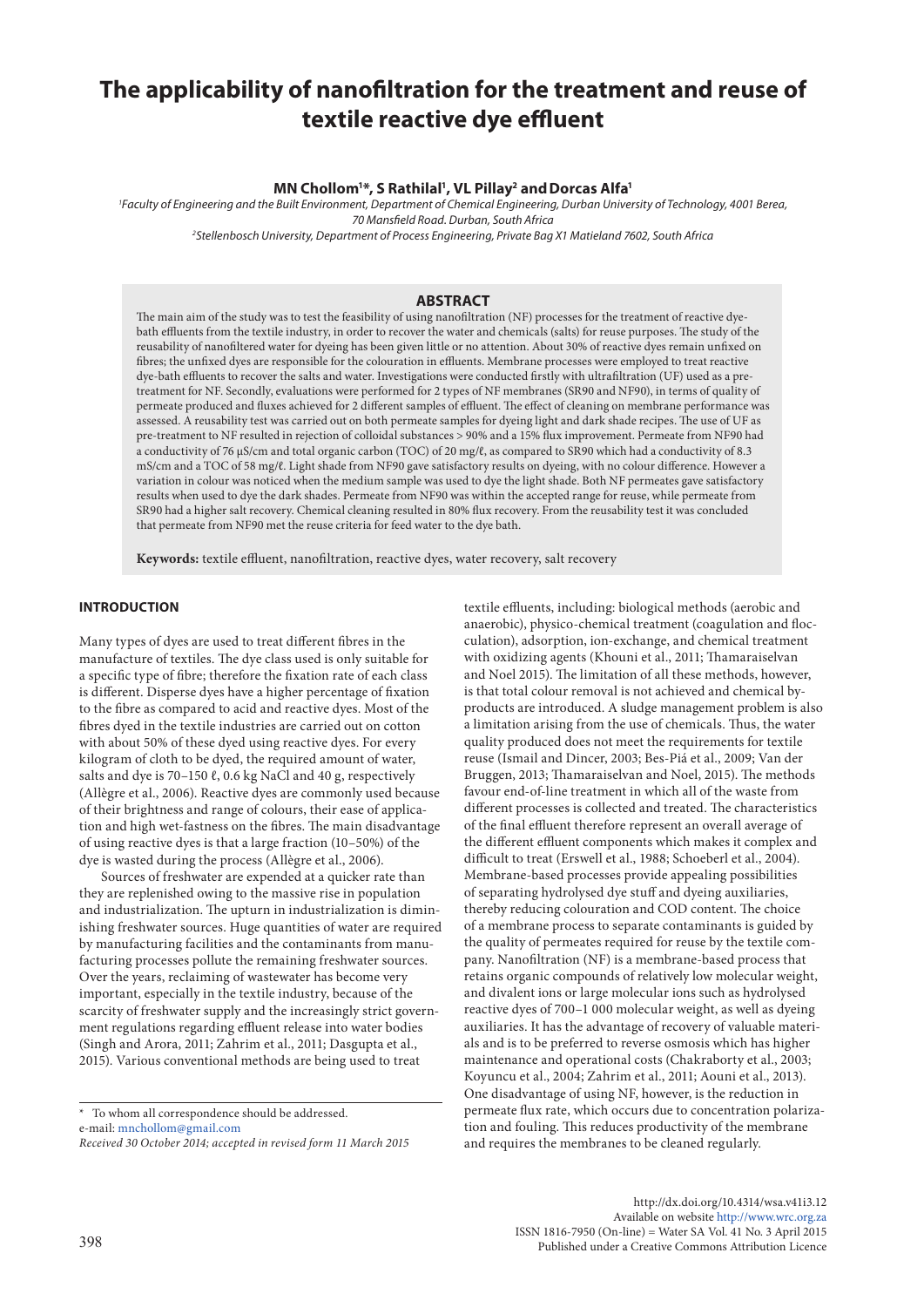To the best of the authors' knowledge previous studies have focused on making synthetic feed simulating dye-bath effluent (Irena et al., 2007) or using biologically treated wastewater to serve as feed to NF (Fersi et al., 2005). Treated effluents from other conventional methods have also been used as feed to NF (Khouni et al., 2011; Thamaraiselvan and Noel, 2015).

In a study by Chakraborty et al. (2003), the effluents from the dye bath were diluted to meet NF requirements, though the concentration of the feed was not stated. However, the use of these streams does not give a true representation of the effluent from the dye bath and the effects it has on membrane performance in terms of permeate quality and recovery of chemicals for reuse. Typical textile wastewater characteristics have been outlined in the studies of Bisschops and Spanjers (2003); Aouni et al. (2012); Kurt et al. (2012) and Thamaraiselvan and Noel (2015). Little or no attention has previously been given to the importance of investigating the influences of the use of permeate water obtained from NF processes on the quality of the final textile product; this is a crucial aspect that requires investigation, especially in the integration of membranes for the treatment of reactive dye-bath effluent for recycling purposes.

In this paper, NF was used to treat effluent directly from the dye bath for reuse, and a reusability test was carried out on permeate samples. The study was carried out using ultrafiltration (UF) for the first stage of the experiment as a pre-treatment for NF. The second stage was carried out using two NF units (SR 90 and NF 90). The effect of feed pre-treatment was investigated and the performance of both NF membranes was determined. The effect of cleaning on membrane performance was assessed. Finally, permeate samples were recycled and investigations for its reusability for dyeing were then carried out. From the study conducted, we found out that the use of UF as a pre-treatment yielded an increase in productivity of the membrane. High

organics removal was achieved by both NF membranes, but with NF90 performing better because the permeates could be used for dyeing even the most critical shades. The quality of the permeate was used as an indicator for reusability. The fouling and cleaning of the membrane was also considered.

## **MATERIALS AND METHODS**

The study was conducted in 2 stages, the first stage being pretreatment of the feed using UF. During the second stage, NF was applied to the pre-treated permeates from UF.

## **Sample analysis**

Effluent samples were obtained from a local textile industry in KwaZulu-Natal (KZN), South Africa. The company carries out about 80% dyeing on cotton and 20% on polyester. Most of the dyes used are reactive dyes; salts of sodium chloride are used for dye fixation and sodium carbonate is used to raise the dye liquor pH. The quantity of sodium chloride used for dyeing is dependent on the shade of colour required; for light shades, 10 g/ℓ of NaCl is required, medium shades require 50 g/ℓ, while darker shades require 80–100 g/ℓ The fixation rate of the dye is 70–80%. Therefore, the dye-bath effluents consist of 20–30% hydrolysed dyes, salts and other additives that are used during the dyeing process, causing a variation in the degree of pollution. The characteristic of the effluent depends on the dyeing process being carried out at the time of sample collection. Two different dye shades were evaluated: light shade (LS) and medium shade (MS).

Table 3 reveals that the quality of the feed samples was different for the measured parameters. The medium shade had the highest organic load, colour and salinity. This is due to different

| Table 1<br><b>Characteristics of UF and NF membranes</b> |                   |               |                |  |  |
|----------------------------------------------------------|-------------------|---------------|----------------|--|--|
| <b>Parameter</b>                                         | UF                | <b>SR 90</b>  | <b>NF90</b>    |  |  |
| Supplier                                                 | Inge GmbH         | Dow film tech | Dow film       |  |  |
| Membrane type                                            | Polyethersulphone | Polyamide     | Polyamide      |  |  |
| Molecular weight cut off<br>(MWCO) / pore size           | $0.02 \mu m$      | 200-300 Da    | $100 - 200$ Da |  |  |
| Effective filtration area (m2)                           | 0.0397            | 0.003         | 0.003          |  |  |
| Membrane property                                        | Hydrophilic       | Hydrophilic   | Hydrophilic    |  |  |
| pН                                                       | $1 - 13$          | $1 - 13$      | $1 - 13$       |  |  |

| Table 2<br>Sample composition based on dye type and salt composition |                                             |                                                     |  |  |
|----------------------------------------------------------------------|---------------------------------------------|-----------------------------------------------------|--|--|
| <b>Sample</b><br>Dye type                                            |                                             | <b>Salt concentration</b>                           |  |  |
| Light shade (grey)                                                   | Semi-fixed yellow 3RS, semi-fixed red 4BNS, | $20 \text{ g}/\ell$ NaCl, $8 \text{ g}/\ell$ Na2CO3 |  |  |
| Medium shade                                                         | Remazol black, remazol BTE red 3BS          | 50 g/ $\ell$ NaCl, 20 g/ $\ell$ Na2CO3              |  |  |

| Table 3<br>Characteristics of feed samples before UF and after UF |                              |                                       |                             |                                     |  |  |
|-------------------------------------------------------------------|------------------------------|---------------------------------------|-----------------------------|-------------------------------------|--|--|
| <b>Parameters</b>                                                 | Light shade(LS) before<br>UF | <b>Medium shade (MS)</b><br>before UF | Light shade(LS) after<br>UF | <b>Medium shade(MS)</b><br>after UF |  |  |
| Colour (Pt-Co)                                                    | 711                          | 1 0 5 0                               | 574                         | 893                                 |  |  |
| $COD$ (mg/ $\ell$ )                                               | 890                          | 2 2 1 3                               | 486                         | 890                                 |  |  |
| TOC $(mg/\ell)$                                                   | 153                          | 143                                   | 98                          | 102                                 |  |  |
| $TSS(mg/\ell)$                                                    | 167                          | 172                                   | 54                          | 68                                  |  |  |
| pH                                                                | 10                           | 10                                    | 10                          | 10                                  |  |  |
| Turbidity (NTU)                                                   | 67                           | 115                                   | 18                          | 11                                  |  |  |
| Conductivity (mS/cm)                                              | 10                           | 32                                    | 10                          | 32                                  |  |  |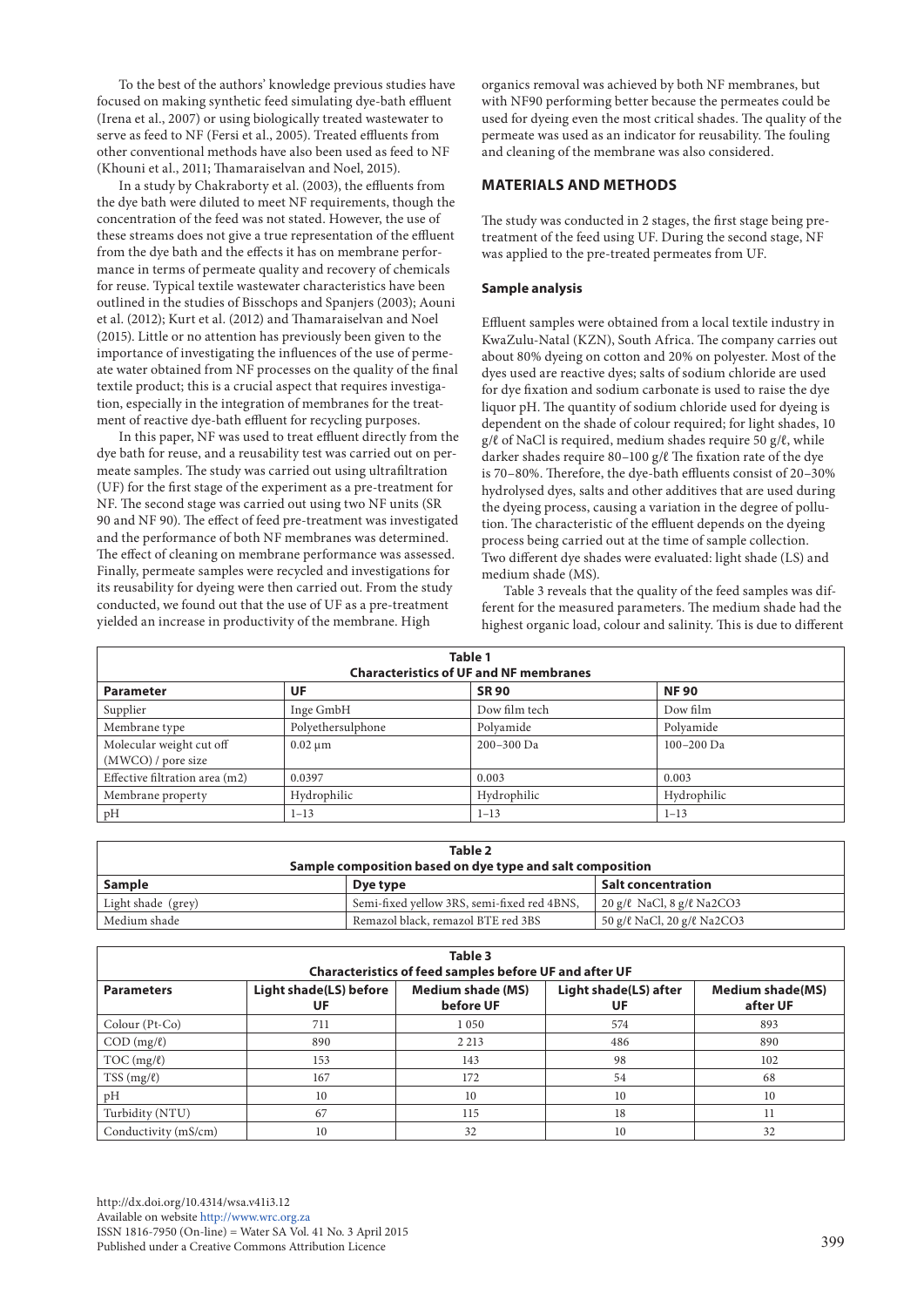dyeing recipes that are used in the textile. As a result of this, variation in wastewater quality is experienced.

## **Ultrafiltration (UF) and nanofiltration rigs (NF)**

UF and NF rigs were used for the experiments. Figure 1 is a schematic representation of the NF rig used; a similar rig was also used for UF filtration. The selection of nanofiltration membranes was based on their ability to retain dye molecules in the range 700–1 000 g/mol, as well as other dyeing auxiliaries used, thereby allowing the passage of monovalent compounds such as NaCl. The membrane characteristics for UF and NF are shown in Table 1.

## *Membrane permeability*

Water permeabililty tests were carried out using the NF (Fig. 1) membranes with distilled water. The flux values of distilled water at different operating pressures were measured.

## *Ultrafiltration*

The feed was first filtered using hollow-fibre UF membranes supplied by Inge GmbH multi-bore capillary modules. The membranes were operated in a cross-flow mode of filtration. The cross-flow velocity was 1 m/s, at an operating pressure of 0.1 MPa. A similar rig to the one shown in Fig. 1 was used for the pre-treatment. The reject stream was returned back to the feed tank, while permeate was collected separately in a beaker for analysis. The rejection (*R*) of the species was calculated according to:

$$
R(\%)=\times 1-\frac{C_{\rm p}}{C_{\rm f}}
$$
 (1)

where:  $C_f$  = feed concentration (g/ $\ell$ );  $C_p$  = permeate concentration (g/ℓ)

#### *Nanofiltration process*

Two NF flat-sheet membranes, SR 90 and NF90, were used for the experiment. The retentate stream was recycled back to the feed tank, while permeate was collected in a beaker and measured. At the start of each experiment the feed volume was 10 ℓ. The system was operated in a cross-flow mode of filtration and the operating parameters were: cross-flow velocity of 0.03 m/s, pressure of 1 MPa and a temperature of 18°C. These parameters were kept constant for all experiments, with the exception of concentration, which varied according to the feed sample as shown in Table 3. Permeate flux and permeate quality were measured every 30 min for 3 h for each experiment. The efficiency of the removal of different contaminants was determined using Eq. 1.

#### **Analytical equipment**

The most important parameters that determine the reuse of water in a textile industry include chemical oxygen demand (COD), total organic carbon (TOC), turbidity, conductivity, pH and colour (Marcucci et al., 2001). These parameters were analysed using the following equipment: HACH turbidity meter to measure turbidity, HACH conductivity meter for conductivity, HACH DR 3900 spectrophotometer for COD, TOC and colour at 435 nm, 425 nm and 465 nm, respectively. A HACH pH meter was used for pH. COD was analysed using

the USEPA digestion method. TOC was determined using the direct method, while colour was determined by the standard platinum-cobalt method. The criterion for water reuse in a textile industry varies because of the different dyeing methods. Generally the water is considered acceptable if it has no colours and is free of suspended particles (Zahrim et al., 2011).

## **Cleanability and recovery of the membrane**

Recovery of the fouled membrane was first carried out by flushing and relaxation for NF membranes, while UF membranes were cleaned by backwashing. A pressure of 1.4 MPa with a velocity of 0.03 m/s was used for flushing, while a low pressure of 0.1 MPa was used during chemical cleaning. Flushing was performed with distilled water while chemical cleaning was carried out using appropriate cleaning chemicals as suggested by the manufacturer. Pure water flux was then carried out on the fouled, flushed and chemically cleaned membranes to determine flux recovery and flux loss in the case of the fouled membrane. The chemicals used were 0.1 wt % NaOH, 0.2 wt % HCl and 1 wt % EDTA, and finally 0.025 wt % of sodium lauryl sulphate for both membrane types. The effectiveness of the cleaning protocol was calculated using the water flux recovery ratio:

$$
WFR = \frac{J_c}{I_o}
$$
 (2)

where:  $J_c$  = flux after cleaning of fouled membrane (LMH);  $J_{\rm o}$  = flux of the virgin membrane (LMH).

## **RESULTS AND DISCUSSION**

## **Filtration with time at constant pressure using NF**

Figures 2 and 3 show filtration as a function of time for both feed samples used for the study. Both graphs show the improvement of flux after the pre-treatment of the feed. This improvement was 11–18% for both membranes. The average specific fluxes (flux per net driving force) for SR90 for the feed samples with pre-treatment were in the range of 5–9 LMH/kPa. For NF90 this range was 3–6 LMH/kPa. This shows that the permeate production rate was higher in SR90 as compared to NF90 at the same operating conditions. A decline in flux for both membranes was observed. This was attributed to a gradual deposition of organic material and salts onto the membrane surface. For the first 30 min the decline in flux for SR90 was 11% and for NF90 was 25%. This explained that a significant osmotic pressure effect was experienced by the membrane as a



Schematic representation of NF rig *Schematic representation of NF rig*

[http://dx.doi.org/10.4314/wsa.v41i3.](http://dx.doi.org/10.4314/wsa.v41i3.12)12 Available on website <http://www.wrc.org.za> ISSN 1816-7950 (On-line) = Water SA Vol. 41 No. 3 April 2015 Published under a Creative Commons Attribution Licence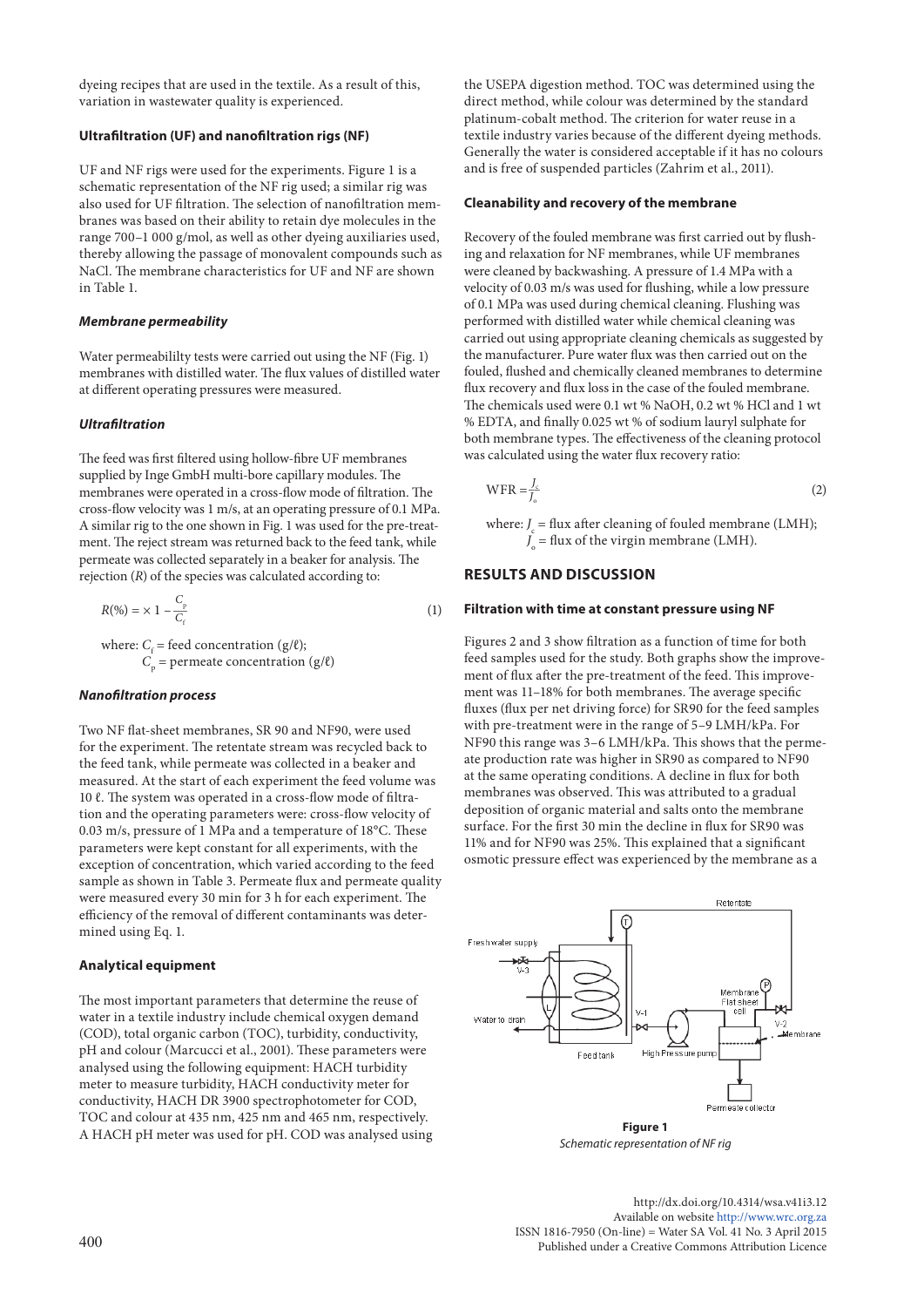result of high salt concentrations. After 3 h of filtration the flux had further dropped down to 25% for SR90 and 61% for NF90. Greater loss was experienced by NF90. The huge loss in flux by NF90 was not verified in this study.

The rate of fouling for the first 30 min indicated an important osmotic pressure effect due to high salt concentrations, especially for the MS samples with higher salt contents. After 3 h of filtration the flux had further dropped; this decline was probably due to concentration polarization.

The severe fouling rate in the NF membranes was assumed to be as a result of the reaction between the dyes and the membranes, since the feed sample had a combination of 1 or 2 dyes. From previous studies, it has been reported that each dye class could cause membrane fouling and that the manner of interaction between the membrane and these dyes differs. Studies by Ismail and Dincer (2003) and (Zahrim et al., (2011) showed that dye molecules adsorbed on the membrane surface affect permeate flux, thereby increasing fouling due to physicochemical interactions, e.g., hydrophobic interactions, polar interactions and charge transfer.

There are various factors that can influence the adsorption of dyes on the membranes. These include: the nature of the membrane material, the type of solute, solute concentration, and pH (Aouni et al., 2012). During all experiments, the membrane surface was observed to be coloured, with the intensity varying according to the feed solution that was filtered.

Another cause of the high rate of fouling, which led to the loss of flux, was attributed to the salinity of the feed sample. The feed samples with the highest salinity had the highest rate of fouling. Jiraratananon et al. (2000) explained that the penetration of reactive dye into the membranes could be enhanced by the use of NaCl during the dyeing process, thereby resulting in the NF membranes being heavily coloured after the experiments. This subsequently led to a flux decline.

Furthermore, the high rate of fouling was due to the high pH of the feeds, signifying that most of the feed samples were alkaline in nature. Ismail and Dincer (2003) stated that under alkaline conditions the formation of a strong and stable dyesalt complex will result in an increase in hydrophobicity and, as such, the adsorption of dye molecules on the membrane surface will increase thereby increasing membrane fouling. Also, the high rate of fouling was probably due to differences in the membrane material and the membrane manufacturing process, thereby resulting in differences in contact angle, surface roughness, and membrane hydrophilicity/hydrophobicity.



Figure 2 *Filtration as a function of time on the light shade samples with a*  Filtration as a function of time on the light shade samples with a pre-treatment step *pre-treatment stepFigure 2*

Comparing the rate of fouling between the NF membranes, NF90 had a higher fouling rate.

The contact angle of a membrane is a semi-quantitative index which is connected to the hydrophilicity/hydrophobicity of a membrane surface. With a low contact angle, the hydrophilicity will increase while the propensity for fouling of the membrane is decreased Aouni et al. (2012). Lau and Ismail (2009) showed that a small contact angle, which corresponds to the hydrophilic surface of a membrane, could reduce the tendency of the membrane to foul, through preferential wetting of the membrane material by water. The greater contact angle in NF90 (54°) compared to SR90 (27°) could possibly be a reason for the high fouling rate shown for NF90.

#### **Percentage removal after UF treatment**

The rejection of polluting substances was high on using UF. Turbidity rejection was quite high; more than 90% of the turbidity was reduced for LS while only 78% removal was achieved for MS. The rejection of total suspended solids was high for both feed samples. Low colour rejection was achieved by the UF; the rejections were 7–35% for the feed samples. MS had a higher colour removal; this was achieved partly due to the adsorption of dyes onto the layer of the membranes which further acted as a barrier to the passage of the dyes. The rejection on conductivity was not significant; zero values were recorded for all of the feed samples. This was due to the nature of the membrane, which was expected since UF membranes are unable to retain monovalent and divalent salts.

#### **Percentage removal after NF treatment**

## *COD and TOC*

Higher percentages of COD and TOC removal were recorded when filtration was carried out using NF. NF90 gave a better performance in terms of COD and TOC removal for both feed samples. From these results, the LS sample had the lowest COD value in the permeate. Its initial feed sample was 486  $mg/l$ ; this was lower than the other sample measured, as shown in Table 3. The COD in the MS permeate was high, this was attributed to the high initial feed concentration of 890 mg/ℓ. This suggested that feed concentration plays a significant role in membrane rejection performance. In a study by Alcaina-Miranda et al. (2009), they considered a 76–83% COD



Filtration as a function of time on the medium shades sample with a pre-treatment step *Figure 3 Filtration as a function of time on the medium shades sample with a pre-treatment step*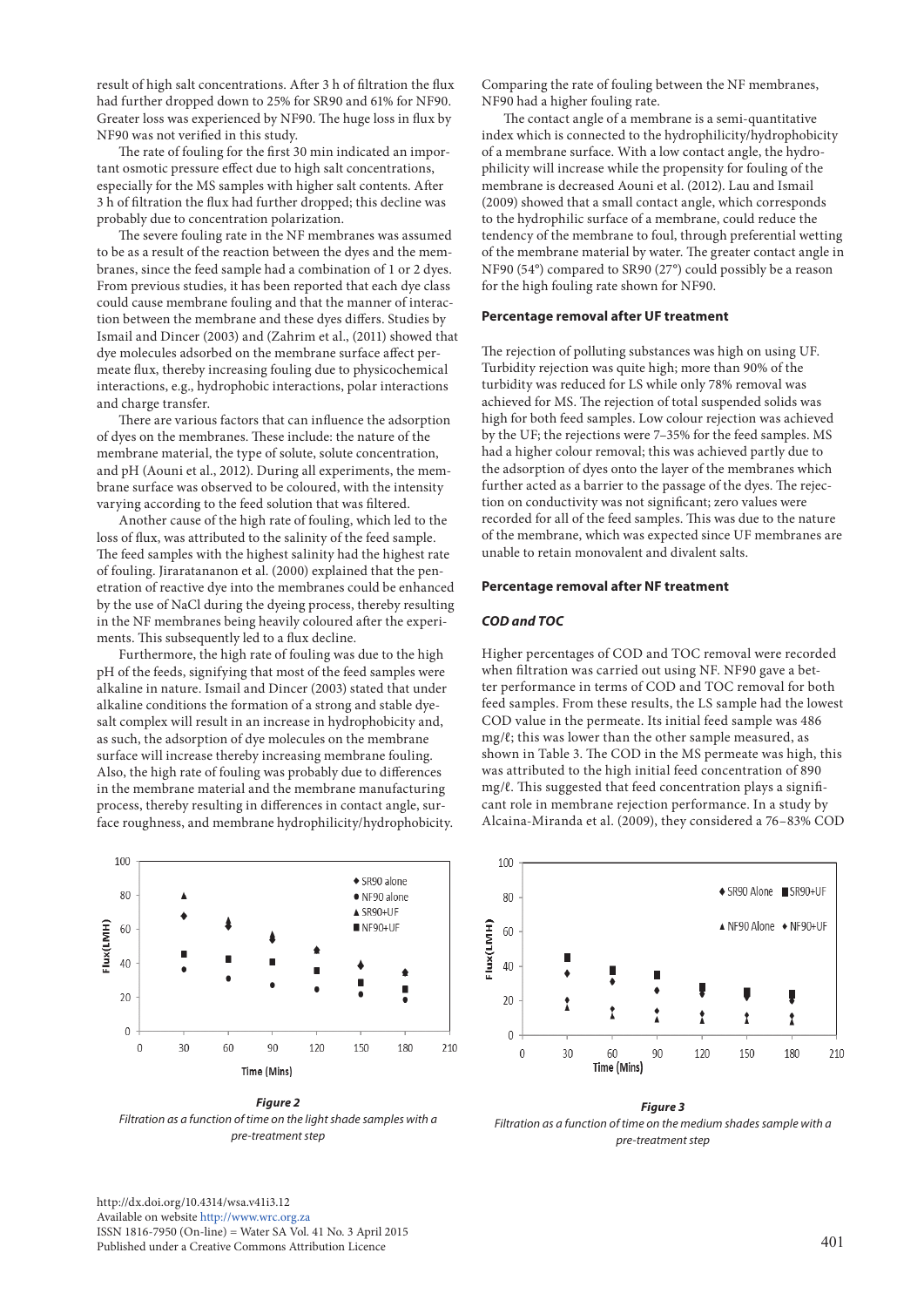reduction in textile industry wastewater to be a satisfactory result. Sojka-Ledakowicz et al. (2010) found that high reduction of COD (up to 99%) could only be achieved by RO membranes. The remainder of the COD in the permeate was possibly from the solutes and other oxidizable low molecular weight materials that went through the membrane. Both NF membranes had achieved high COD and TOC rejection, but higher rejections were achieved by NF90. On comparing the COD values with those obtained in literature and the reuse criteria, it was concluded that the permeates from NF90 met the reuse criteria while only the light shades and the medium shades from SR90 were considered satisfactory for reuse purposes.

## *Dye rejection*

Colour rejection by NF90 was higher than SR90 as it was observed for all treated samples, even though both membranes achieved a high rate of rejection above 90% for all of the samples. Higher colour removal was achieved for the light shade as compared to the dark shade. This was expected due to the initial dye and salt content of the feed samples, which was higher in the medium shade. This is in agreement with a study by Tang and Chen (2002), who reported that lower dye rejection was observed when the concentration of NaCl was increased. However, contrasting views were reported by Marcucci et al. (2001) and Lopes et al. (2005), who stated that the initial dye concentration in the feed does not significantly affect dye rejection. Rather rejection is affected by the membrane type used, in terms of its molecular weight cut-off.

It has been found that the rejection of dyes by the NF membranes is a result of variation in the salt content of the feed sample and the membrane type. With respect to the reuse criteria, permeate samples from NF90 were considered satisfactory, while only the light shades were considered satisfactory for SR90. However, studies by Lopes et al. (2005) considered dye rejection of 85–90% satisfactory for reuse, especially for some of the washing streams used for rinsing dark colours.

## *Salt rejection on pure salts*

Figure 4 shows pure salt rejection by membranes for NaCl and NaSO<sub>4</sub> as feed at different concentrations, as well as the rejection for the feed samples. Salts of NaCl and  $\operatorname{Na_2SO_4}$  are used to enhance dye fixation for most textile processes. It is therefore important to study the salt removal rate for these pure single salts on the NF membranes. Pure salt solutions were prepared and filtration was carried out on the single salts using both NF membranes, to determine the performance of the NF membranes in terms of the rejection of the salts. This provided information that was used to compare the rejection of salts by the NF membranes with the effluent samples. The rejection was studied by setting the same operating parameters that were used for the filtration of the effluent samples.

From Fig. 4 it is evident that NF90 showed higher salt rejection for both NaCl and  $\operatorname{Na_2SO_4}$  as compared to SR90, despite its low water permeate fluxes. The higher separation efficiency of NF90 was attributed mainly to its relatively smaller pore structure which restricted the passage of the dissolved salt. The rejection of  $\text{Na}_2\text{SO}_4$  for both tested membranes was much higher than NaCl rejection; this was in agreement with a study by Ong et al. (2012) which showed that divalent anions are more strongly rejected by NF membranes, which have a negative surface charge,  $(SO_4^2)$  than

monovalent anions. This follows the principle of the Donnan exclusion mechanism.

The rejections were from 65–90% for NF90. SR90 displayed lower rejections of 20–50%. Similarly to other parameters shown in Table 3 there was a variation in sample conductivities. Comparing the performance of NF membranes for the effluent samples and the pure salt filtration, it was observed that, for both cases, at higher salt concentration the rejection of salts by NF decreased. This is in agreement with other published results. Studies by Lau and Ismail (2009) showed that the transport of salt through the membrane is proportional to the salt concentration difference, but independent of the applied pressure.

More so, salt rejection in a membrane depends mainly on membrane type; it is either charged with positive or negative ions or it is neutral. Lau and Ismail (2009) stated that monovalent salts such as NaCl are usually completely ionized into Na<sup>+</sup> and Cl- in alkali or pure water; an increase in salt concentration will increase the ion concentration in the solution. Therefore, based on the Donnan principle, the repulsive force from the negatively-charged membrane will decrease upon increasing salt concentration. A lower repulsive force means that more Clanions will be allowed to pass through the membrane and thus salt rejection is reduced. In general, the increase in salt concentration usually reduces electrostatic repulsion for NF, causing the salt rejection rate to decrease.

However, for NF90, rejection was between 60 and 90% for the samples irrespective of the feed concentration, implying that salt rejection followed both the sieving and Donnan exclusion principle. For SR90, the tendency of salt rejection decreased; this was largely due to the remarkable decrease in the Donnan exclusion effect as a result of membrane type. Even though NF90 had a higher conductivity rejection than SR90, the performance of SR90 met the objective of the study in terms of salt recovery.

## **Membrane cleaning**

## *UF cleaning*

Permeate flux in UF membrane after physical and chemical cleaning is shown in Fig. 5. During the backwash the flow of permeate is reversed so that the surface foulants on the membrane are dislodged. Flux recovery after backwash was 64%; this was considered low since 34% of the membrane was still



#### **88 NaCl = Na2SO4** % SR90 (LS) SR90 (MS) = # NF90 (LS) NF90 (MS)

#### *Figure 4*

Pure salt rejection of NF membranes with feed concentration of 29 g/ℓ for<br>→ NaSO4 and 11 g/₹ NaSO4 and 11 g/º NaSO4 and 11 g/º NaSO4 and 11 g/º NaSO4 and 11 g/º NaSO4 and 11 g/º NaSO4 a *NaSO4 and 11 g/ℓ NaCl with the effluent samples* effluent samples samples samples samples samples samples samples samples samples samples samples samples sampl<br>Experiment samples samples samples samples samples samples samples samples samples samples samples samples sam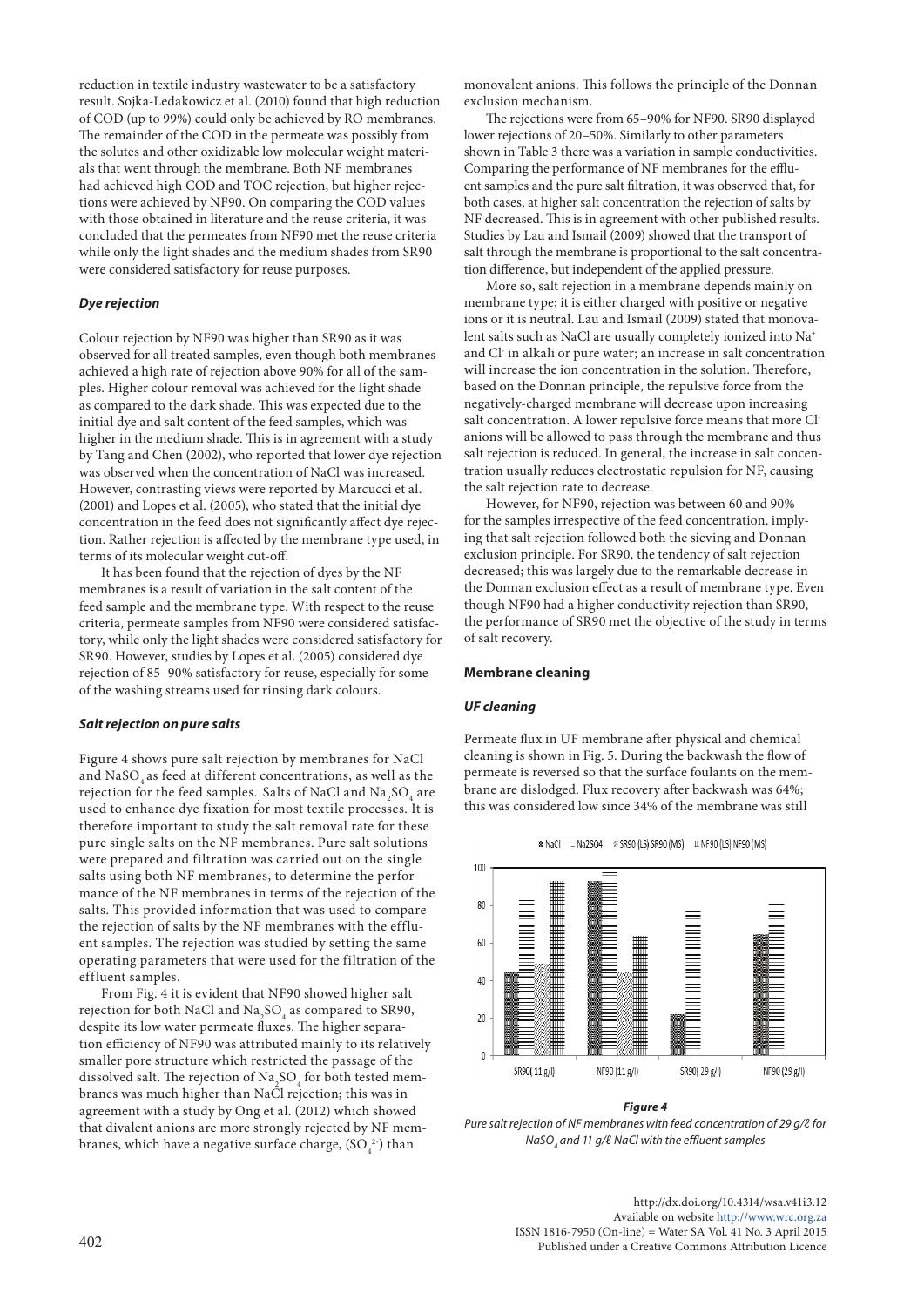fouled. Because of the low flux recovery after the backwash, it was assumed that different types of fouling might have occurred on the membrane (cake formation and adsorption). Therefore, in order to get rid of the adsorbed foulants, a chemical cleaning was then carried out on the membrane. The flux recovery after chemical cleaning was 95%, such that only 5% of the flux was lost.

## **NF cleaning**

Cleaning was carried out at the end of each experiment, after a reduction in flux from 30%. Figures 6 and 7 show the effect of flushing on both membranes. Only 51%, for NF90, and 66%, for SR90, of the flux was recovered. This indicated a 49% and 34% loss, respectively. The loss was attributed to the internal membrane fouling, and flushing alone could not recover the flux. Chemical cleaning was then carried out on both membranes. Flux recovered was 76% for NF90 and 82% for SR90. There was a loss in flux for both membranes; however, a higher loss was recorded for the NF90 membranes. The loss in flux was assumed to be due to irreversible fouling and therefore could not be recovered. With respect to membrane regeneration, the results were said to be satisfactory, since over 80% of the flux was recovered. This further suggested that the membranes used can be implemented for similar processes on a large scale. However, the cleaning cycles will have to be carried out intermittently to avoid huge losses in membrane flux. Different authors have reported different values for the recovery of flux in the treatment of textile wastewater, and which range from 80–100% (Jiraratananon et al., 2000).

## **Comparative analysis of treated water and dyeing water**

Reclaiming of textile reactive dye-house wastewaters with NF from the reactive dye effluent has some advantages: reducing the consumption of freshwater and the recycling of chemicals. The definition of a generally acceptable standard for water reuse has not been fully adopted in the textile industry. This is so because the water quality requirements for each textile are different. Usually, softened water is needed for scouring, dyeing and for preparation of printing pastes, but is not necessary for all of the washing cycles. The critical conditions that are considered are water turbidity, which should be lower than the turbidity of the ground-water, or 0–15 NTU for reclaimed water. Water hardness can be between 50 and 60 mg/ℓ (Van der Bruggen et al., 2004; Vergili et al., 2012). Furthermore, high amounts of other constituents such as heavy metals are not permitted in the reclaimed water (Capar et al., 2006). Table 4 shows the textile reuse criteria.

The NF permeate quality was compared to the initial process water quality and the reuse criteria as seen in Table 4. COD for SR90 and NF90 were higher in MS as compared to LS. With respect to colour, there were still residual colours sustained in permeates, even though LS appeared colourless. From Table 4, it is observed that the measured parameters in the permeate were slightly above the reuse standards and the process water. MS was still clearly coloured and its specs were above the reuse standards. NF90 permeates were very much closer to the reuse guidelines and the process water characteristics. The COD for LS was below the reuse standard and the process water, while MS was above. With respect to colour, permeate samples appeared to be colourless and LS was below the reuse standard, except for the MS which was 1 point above the reuse standard. However, a slight concentration of dyestuff in solution is usually visually noticeable.



UF membrane regeneration *UF membrane regeneration Figure 5*



*Figure 6 Effect of cleaning on pure water flux for SR90* 



Effect of cleaning on PWF for NF90 *Effect of cleaning on PWF for NF90Figure 7*

TSS and turbidity were at acceptable values. Conductivity for LS met the reuse values, while for MS it exceeded them, but this was not considered to be a problem affecting the objective of this study which was to recover salts. Even though the quality of permeates from NF showed some variation with the textile freshwater and reuse criteria, the reuse test was still carried out on permeates.

Dyeing was carried out using permeate samples from NF at the laboratory of the textile industry where effluent was collected. The dyeing was carried out on a fibre composed of 80%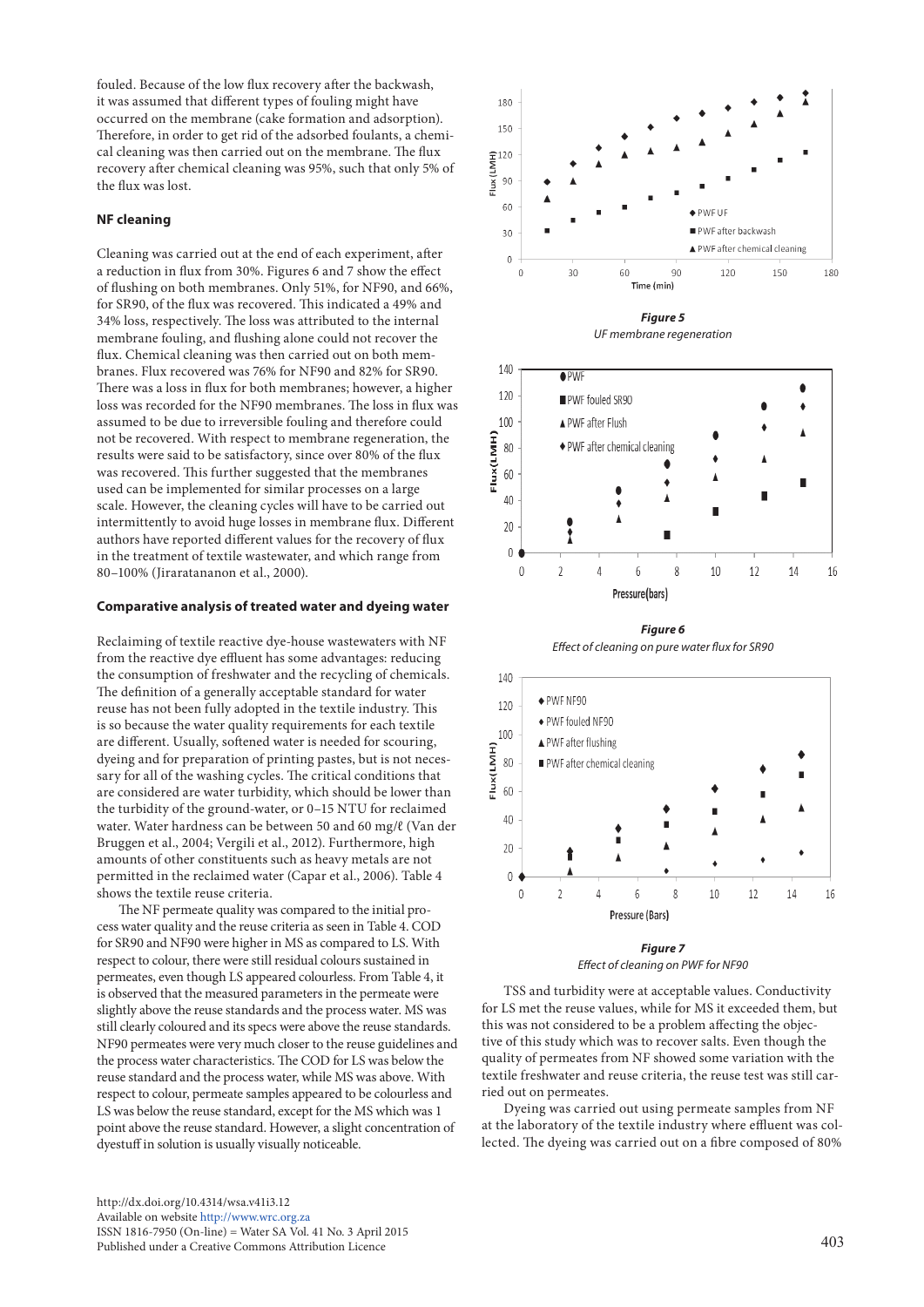| Table 4<br>Reuse criteria in textile industry |                           |                                          |                  |                  |                  |                  |
|-----------------------------------------------|---------------------------|------------------------------------------|------------------|------------------|------------------|------------------|
| <b>Parameter</b>                              | <b>Reuse criteria</b>     | <b>Textile</b><br>freshwater<br>analysis | <b>SR90 (LS)</b> | <b>SR90 (MS)</b> | <b>NF90 (LS)</b> | <b>NF90 (MS)</b> |
| $COD \, (mg/\ell)$                            | 8-40 (Capar et al., 2006) | 15                                       | 30               | 64               | 29               | 58               |
| Total suspended<br>solids $(mg/\ell)$         | 500                       | $\mathbf{0}$                             | $\overline{2}$   | 5                | $\overline{2}$   | 3                |
| Turbidity (NTU)                               | 15                        | 0.47                                     | 0.90             | 0.8              | 0.8              | 0.9              |
| Conductivity $\mu$ S/cm                       | < 500                     | 86                                       | 5 0 0 0          | 8 3 0 0          | 76               | 12               |
| Colour (Pt-Co)                                | $0 - 20$                  | Free of colour                           | 23               | 193              | 5                | 21               |

cotton and 20% polyester. A light shade recipe was chosen. LS from both NF membranes gave satisfactory results on dyeing with no colour difference. This was verified by comparing it with fibre dyed using the process water. However, a variation in colour was noticed when the MS sample was used to dye the light shade. Dyeing of the light shade recipes requires high-quality water unlike the dark shade which does not. Therefore the variation in colour for the MS was due to the organics contained in it. It was then suggested that permeates from the medium shade be used to dye the dark shade only, since the salt concentration differs according to the colour shade intended to be dyed. Permeate samples from NF membranes were then dyed on a dark shade and compared to the process water and good results were obtained without variations. These findings were verified and compared to a study by Vreese and Bruggen (2007) on cotton and polyester dyeing using effluents treated by nanofiltration. They came to the conclusion that the limited presence of a colour in permeate cannot be a hindrance to dyeing; instead the conductivity of the permeate has a higher impact on the possibility of its reuse.

It was concluded that both NF membrane permeates from the light shade samples could be used for dyeing of light shades, while the darker shades could be dyed with dark shade permeates only. Alternatively, if the NaCl required for reuse in the dye bath is lower in the permeate, it can be augmented by the addition of more NaCl to reach the desired concentration. However, if it is higher, fresh water should be added to reduce the concentration.

# **CONCLUSION**

The quality of water used is defined as acceptable as long as the impurities in the water do not affect its functions. The following conclusions can be drawn from this study:

- The use of UF as a pre-treatment is able to reduce the effects of fouling on the NF membranes.
- High rejection in terms of COD, TOC and colour were obtained for both NF membranes, while colour removal by SR90 was not totally achieved but was only partially achieved by NF90. Higher fluxes and salt recovery were recorded for SR90 as compared to NF90.
- The reusability tests carried out showed that permeate recycled from NF90 could be used for any section in the textile production process, including the most critical, such as dyeing on light shades.

In summary, we concluded that membrane-based processes can be integrated into the water circuits of the textile industry to treat even the difficult effluent streams, such as the dye bath, despite its variations in composition.

# **ACKNOWLEDGEMENT**

The authors wish to thank the Durban University of Technology for funding this research and also SANPAD and the Young Water Professionals for organising workshops on article writing.

# **REFERENCES**

- ALCAINA-MIRANDA MI, BARREDO-DAMAS S, BES-PIÁ A, IBORRA-CLAR MI, IBORRA-CLAR A and MENDOZA-ROCA JA (2009) Nanofiltration as a final step towards textile wastewater reclamation. *Desalination* **240** (1–3) 290–297.
- ALLÈGRE C, MOULIN P, MAISSEU M and CHARBIT F (2006) Treatment and reuse of reactive dyeing effluents. *J. Membr. Sci.* **269**  $(1-2)$  15 $-34$ .
- AOUNI A, FERSI C, CUARTAS-URIBE B, BES-PÍA A, ALCAINA-MIRANDA MI and DHAHBI M (2012) Reactive dyes rejection and textile effluent treatment study using ultrafiltration and nanofiltration processes. *Desalination* **297** 78–96.
- AOUNI A, FERSI C and DHAHBI M (2013) Performance evaluation of direct nanofiltration process to fouling by treating rinsing-bath effluents for water reuse. *Desalin. Water Treat.* **52** (7–9) 1770–1785.
- BES-PIÁ A, IBORRA-CLAR A, GARCÍA-FIGUERUELO C, BARREDO-DAMAS S, ALCAINA-MIRANDA MI, MENDOZA-ROCA JA and IBORRA-CLAR MI (2009) Comparison of three NF membranes for the reuse of secondary textile effluents. *Desalination* **241** (1–3) 1–7.
- BISSCHOPS I and SPANJERS H (2003) Literature review on textile wastewater characterisation. *Environ. Technol.* **24** 1399–1411.
- CAPAR G, YETIS U, OLCEROGLU AH and YILMAZ L (2006) Effect of color and surfactants on nanofiltration for the recovery of carpet printing wastewaters. *Sep. Sci. Technol.* **41** (12) 2771–2784.
- CHAKRABORTY S, PURKAIT MK, DASGUPTA S, DE S and BASU JK (2003) Nanofiltration of textile plant effluent for color removal and reduction in COD. *Sep. Purif. Technol.* **31** (2) 141–151.
- DASGUPTA J, SIKDER J, CHAKRABORTY S, CURCIO S and DRIOLI E (2015) Remediation of textile effluents by membrane based treatment techniques: A state of the art review. *J. Environ. Manag.* **147** 55–72.
- ERSWELL A, BROUCKAERT CJ and BUCKLEY CA (1988) The reuse of reactive dye liquor using charged ultrafiltration membranes technology. *Desalination* **70** 157–167.

FERSI C, GZARA L and DHAHBI M (2005) Treatment of textile effluents by membrane technologies. *Desalination* **185** 399–409.

IRENA P, RAJ ANP, SONJA Š-T and MAJCEN LMA (2007) The removal of reactive dye printing compounds using nanofiltration. *Dyes Pigm.* **74** (3) 512–518.

ISMAIL K and DINCER T (2003) Effects of operating conditions on the salt rejection of nanofiltration membranes in reactive dye/salt mixtures. *Sep. Purif. Technol.* **33** (3) 283–294.

JIRARATANANON R, SUNGPET A and LUANGSOWAN P (2000) Performance evaluation of nanofiltration membranes for treatment of effluents containing reactive dye and salt. *Desalination* **130** 177–183.

> [http://dx.doi.org/10.4314/wsa.v41i3.](http://dx.doi.org/10.4314/wsa.v41i3.12)12 Available on website <http://www.wrc.org.za> ISSN 1816-7950 (On-line) = Water SA Vol. 41 No. 3 April 2015 Published under a Creative Commons Attribution Licence